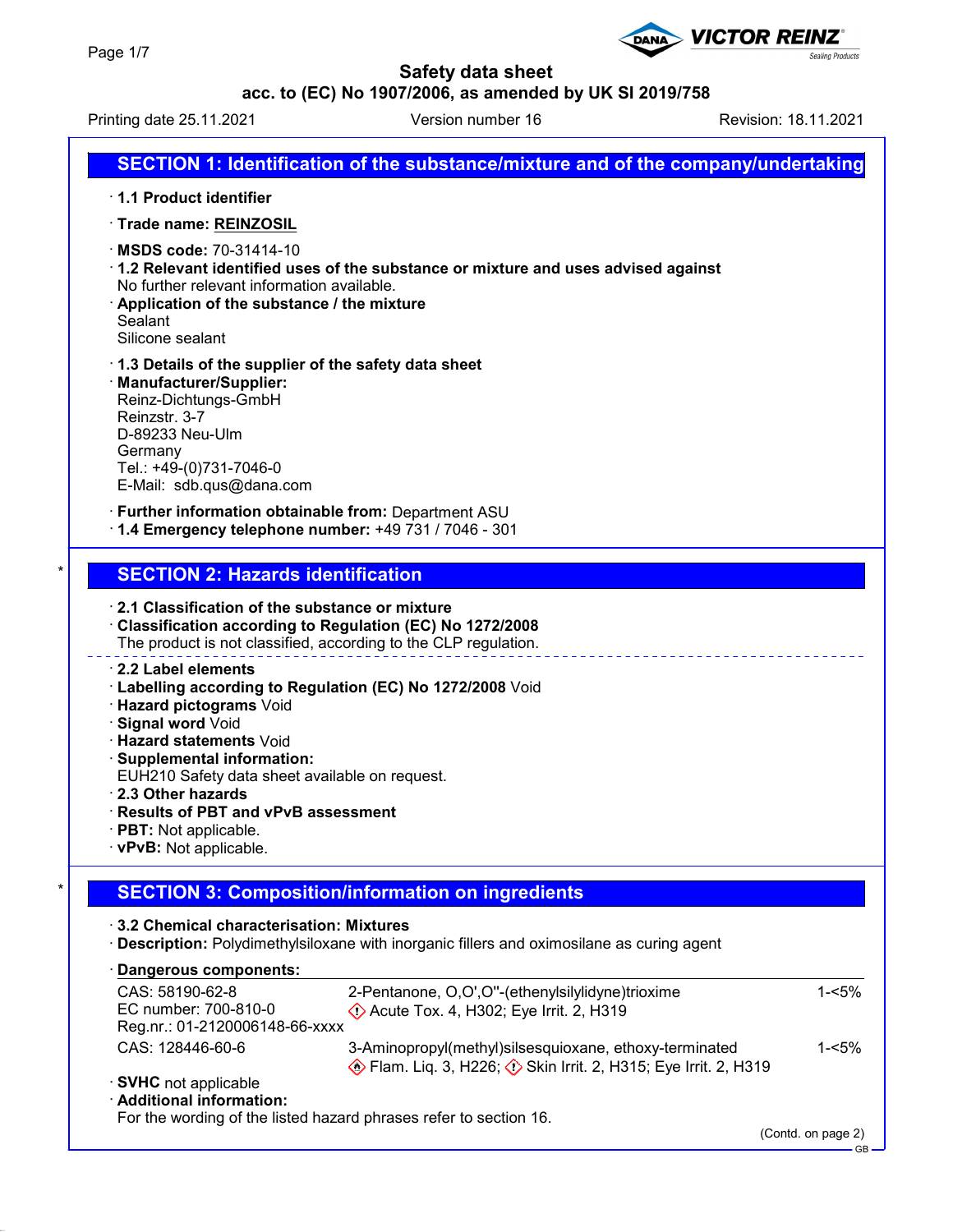## **acc. to (EC) No 1907/2006, as amended by UK SI 2019/758**

Printing date 25.11.2021 **Version number 16** Revision: 18.11.2021

**Sealing Products** 

**VICTOR REINZ** 

### **Trade name: REINZOSIL**

(Contd. of page 1) While curing the following substances are formed and released by a reaction with atmospheric humidity: CAS: 623-40-5 ELINCS: 484-470-6 2-Pentanone oxime

Reg.nr.: 01-2119980079-27-xxxx

Acute Tox. 4, H302; Eye Irrit. 2, H319; Aquatic Chronic 3, H412

# **SECTION 4: First aid measures**

### · **4.1 Description of first aid measures**

- · **General information:** Take affected persons out into the fresh air.
- · **After inhalation:** Supply fresh air; consult doctor in case of complaints.

#### · **After skin contact:**

Remove from the skin using a cloth or paper. Then clean with water and soap. If skin irritation continues, consult a doctor.

· **After eye contact:** Rinse opened eye for several minutes under running water. Then consult a doctor.

#### · **After swallowing:**

Rinse out mouth and then drink plenty of water.

Do not induce vomiting; call for medical help immediately.

· **Information for doctor:** No further relevant information available.

- · **4.2 Most important symptoms and effects, both acute and delayed** No further relevant information available.
- · **4.3 Indication of any immediate medical attention and special treatment needed** No further relevant information available.

## **SECTION 5: Firefighting measures**

- · **5.1 Extinguishing media**
- · **Suitable extinguishing agents:**

Use fire extinguishing methods suitable to surrounding conditions.

- CO2, powder or water spray. Fight larger fires with water spray or alcohol resistant foam.
- · **5.2 Special hazards arising from the substance or mixture** No further relevant information available.
- · **5.3 Advice for firefighters**
- · **Protective equipment:** Wear self-contained respiratory protective device.

# **SECTION 6: Accidental release measures**

- · **6.1 Personal precautions, protective equipment and emergency procedures** Wear protective equipment. Keep unprotected persons away. Ensure adequate ventilation.
- · **6.2 Environmental precautions:** No special measures required.
- · **6.3 Methods and material for containment and cleaning up:**
- Ensure adequate ventilation.

Pick up mechanically.

Dispose of the material collected according to regulations.

· **6.4 Reference to other sections**

By a reaction with atmospheric humidity by-products are released. See chapter 8.

# **SECTION 7: Handling and storage**

· **7.1 Precautions for safe handling** Ensure good ventilation/exhaustion at the workplace.

· **Information about fire - and explosion protection:** No special measures required.

(Contd. on page 3)

GB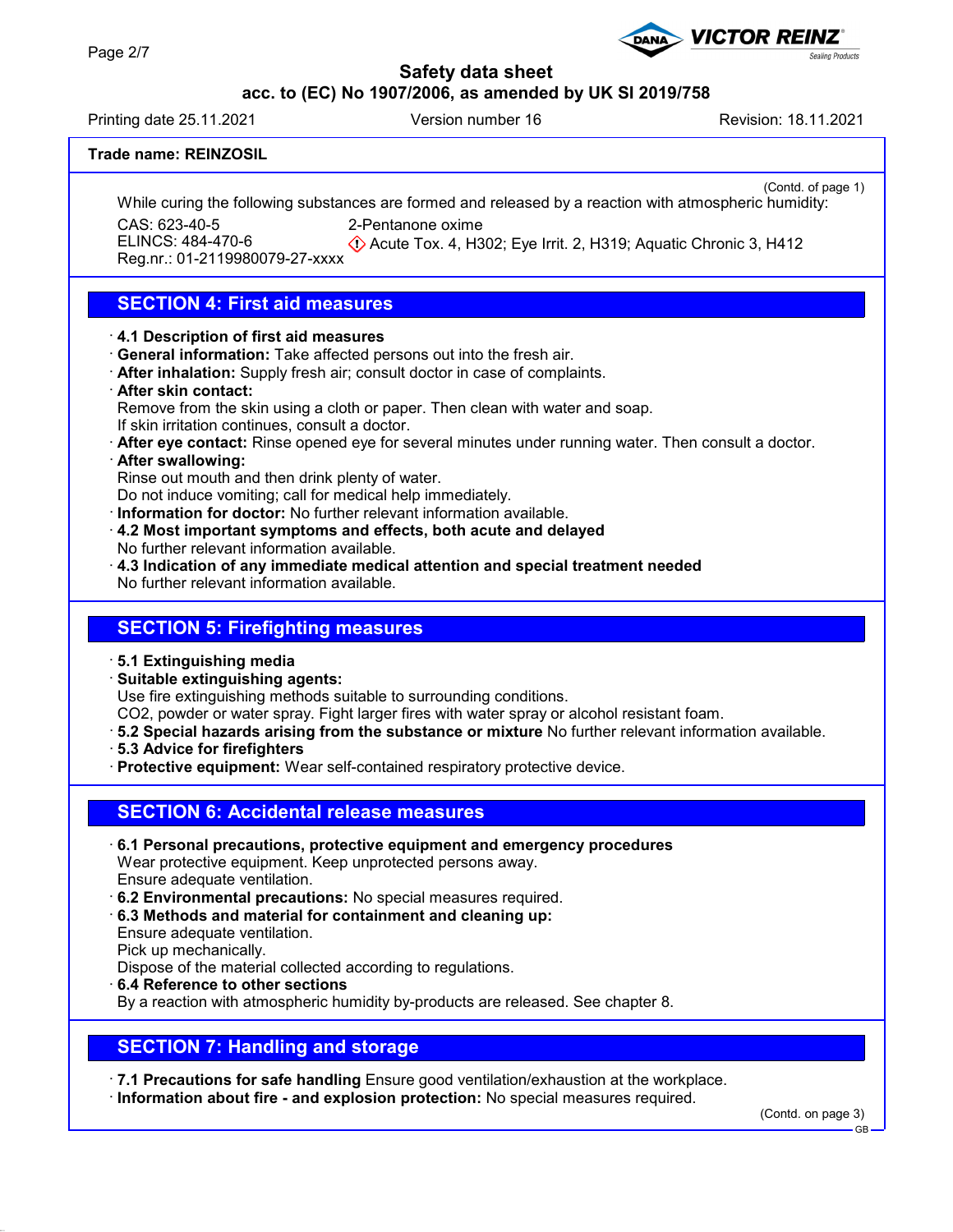## **acc. to (EC) No 1907/2006, as amended by UK SI 2019/758**

Printing date 25.11.2021 **Version number 16** Revision: 18.11.2021

**VICTOR REINZ** 

### **Trade name: REINZOSIL**

(Contd. of page 2)

- · **7.2 Conditions for safe storage, including any incompatibilities**
- · **Storage:**
- · **Requirements to be met by storerooms and receptacles:** No special requirements.
- · **Information about storage in one common storage facility:** Not required.
- · **Further information about storage conditions:**
- Store in cool, dry conditions in well sealed receptacles.
- Protect from heat and direct sunlight.
- · **7.3 Specific end use(s)** No further relevant information available.

### **SECTION 8: Exposure controls/personal protection**

#### · **8.1 Control parameters**

- · **Additional information about design of technical facilities:** No further data; see item 7.
- · **Ingredients with limit values that require monitoring at the workplace:**
- The product does not contain any relevant quantities of materials with critical values that have to be monitored at the workplace.
- · **Additional Occupational Exposure Limit Values for possible hazards during processing:**
- While curing the following substances are formed and released by a reaction with atmospheric humidity: 2-Pentanonoxime (CAS 623-40-5)
- · **Additional information:** The lists valid during the making were used as basis.

#### · **8.2 Exposure controls**

- · **Personal protective equipment:**
- · **General protective and hygienic measures:**
- The usual precautionary measures are to be adhered to when handling chemicals.

Keep away from foodstuffs, beverages and feed.

- Avoid contact with the eyes and skin.
- Do not inhale gases / fumes / aerosols.

Wash hands before breaks and at the end of work.

Do not eat, drink, smoke or sniff while working.

#### · **Respiratory protection:**

For further guidance.

please refer to HSE HSG53 "Respiratory Protective Equipment at work - A Practical Guide".

Not necessary if room is well-ventilated.

Use suitable respiratory protective device in case of insufficient ventilation.

- Filter AX
- · **Protection of hands:** Not required.
- · **Material of gloves** Not applicable.
- · **Penetration time of glove material** Not applicable.
- · **Eye protection:** Safety glasses
- · **Body protection:**



Protective work clothing

(Contd. on page 4)

GB

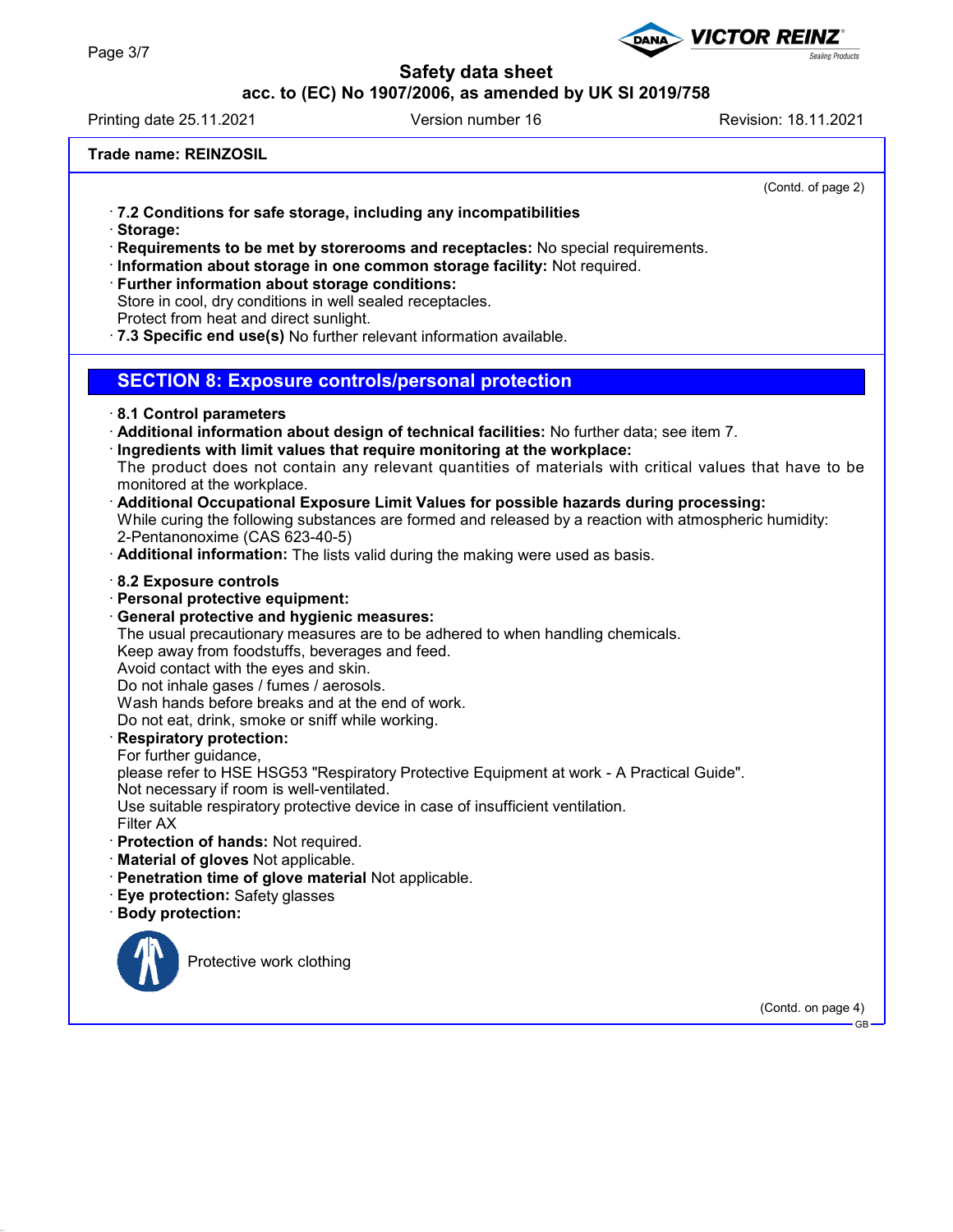## **acc. to (EC) No 1907/2006, as amended by UK SI 2019/758**

Printing date 25.11.2021 Version number 16 Revision: 18.11.2021

**VICTOR REINZ®** 

## **Trade name: REINZOSIL**

(Contd. of page 3)

Sealing Products

| 9.1 Information on basic physical and chemical properties |                                               |
|-----------------------------------------------------------|-----------------------------------------------|
| <b>General Information</b>                                |                                               |
| · Appearance:                                             |                                               |
| Form:                                                     | Pasty                                         |
| Colour:                                                   | Anthracite                                    |
| Odour:                                                    | Characteristic                                |
| <b>Odour threshold:</b>                                   | Not determined.                               |
| · pH-value:                                               | Mixture is non-soluble (in water).            |
| <b>Melting point/freezing point:</b>                      | Undetermined.                                 |
| Initial boiling point and boiling range: Not applicable.  |                                               |
| · Flash point:                                            | $>151$ °C                                     |
| · Flammability (solid, gas):                              | Product is not flammable.                     |
| <b>Decomposition temperature:</b>                         | Not determined.                               |
| · Auto-ignition temperature:                              | Product is not selfigniting.                  |
| <b>Explosive properties:</b>                              | Product does not present an explosion hazard. |
| · Vapour pressure:                                        | Not applicable.                               |
| Density at 20 °C:                                         | $1.07$ g/cm <sup>3</sup>                      |
| · Vapour density                                          | Not applicable.                               |
| <b>Evaporation rate</b>                                   | Not applicable.                               |
| · Solubility in / Miscibility with                        |                                               |
| water:                                                    | Immiscible / difficult to mix.                |
| <b>Solvent content:</b>                                   |                                               |
| VOC (EU)                                                  | $0.4$ g/l                                     |
| VOC (EC)                                                  | 0.04%                                         |

## **SECTION 10: Stability and reactivity**

- · **10.1 Reactivity** No further relevant information available.
- · **10.2 Chemical stability**
- · **Thermal decomposition / conditions to be avoided:** No decomposition if used according to specifications.
- · **10.3 Possibility of hazardous reactions** No dangerous reactions known.
- · **10.4 Conditions to avoid** No further relevant information available.
- · **10.5 Incompatible materials:** No further relevant information available.
- · **10.6 Hazardous decomposition products:**
- None if stored according to specifications.

Beginning at approx. 150 °C small amounts of formaldehyde are formed by an oxidative decomposition.

## **SECTION 11: Toxicological information**

· **11.1 Information on toxicological effects**

· **Acute toxicity** Based on available data, the classification criteria are not met.

GB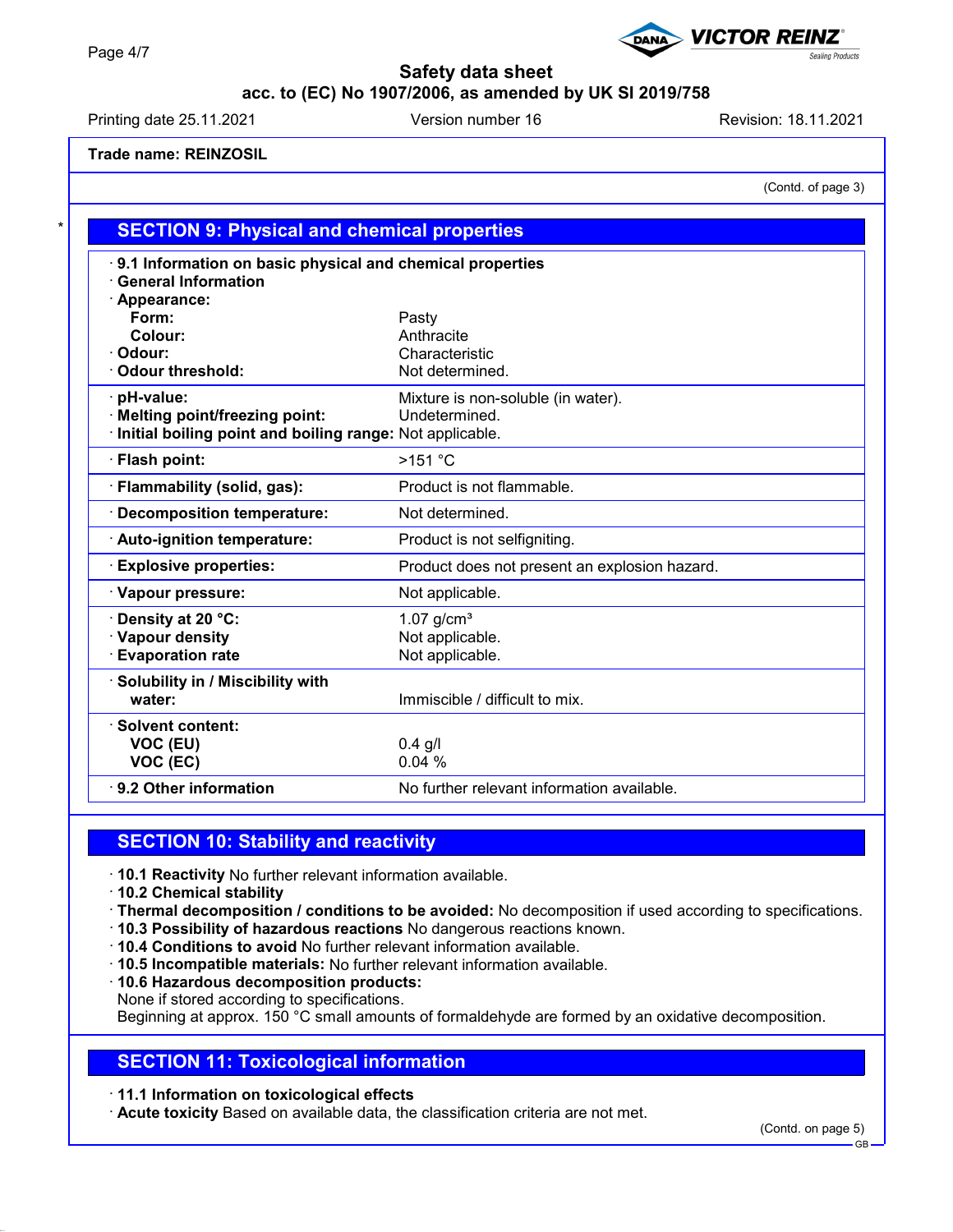## **acc. to (EC) No 1907/2006, as amended by UK SI 2019/758**

Printing date 25.11.2021 **Version number 16** Revision: 18.11.2021

**VICTOR REINZ** 

### **Trade name: REINZOSIL**

(Contd. of page 4)

**Sealing Products** 

#### **LD/LC50 values relevant for classification:** · **CAS: 58190-62-8 2-Pentanone, O,O',O''-(ethenylsilylidyne)trioxime**

Oral LD50 1,000-2,000 mg/kg (rat)

- · **Primary irritant effect:**
- · **Skin corrosion/irritation** Slight irritation possible.
- · **Serious eye damage/irritation** Slight irritation possible.
- · **Respiratory or skin sensitisation** Based on available data, the classification criteria are not met.
- · **Additional toxicological information:**
- · **CMR effects (carcinogenity, mutagenicity and toxicity for reproduction)**
- · **Germ cell mutagenicity** Based on available data, the classification criteria are not met.
- · **Carcinogenicity** Based on available data, the classification criteria are not met.
- · **Reproductive toxicity** Based on available data, the classification criteria are not met.
- · **STOT-single exposure** Based on available data, the classification criteria are not met.
- · **STOT-repeated exposure** Based on available data, the classification criteria are not met.
- · **Aspiration hazard** Based on available data, the classification criteria are not met.

## **SECTION 12: Ecological information**

- · **12.1 Toxicity**
- **Aquatic toxicity:** ·

### **CAS: 58190-62-8 2-Pentanone, O,O',O''-(ethenylsilylidyne)trioxime**

EC50/48 h >100 mg/L (daphnia magna)

- · **12.2 Persistence and degradability** No further relevant information available.
- · **Other information:** The product is not biodegradable.
- · **12.3 Bioaccumulative potential** No further relevant information available.
- · **12.4 Mobility in soil** No further relevant information available.
- · **12.5 Results of PBT and vPvB assessment**
- · **PBT:** Not applicable.
- · **vPvB:** Not applicable.
- · **12.6 Other adverse effects** No further relevant information available.

# **SECTION 13: Disposal considerations**

#### · **13.1 Waste treatment methods**

#### · **Recommendation**

Uncured product may not be disposed of together with household waste and may not reach sewage system. To dispose of, open product containers and let them stand in open air until the reaction is finished totally (means there is no more smell). After that, waste can be disposed of as the cured product.

Cured product can be deposited together with domestic waste. Observe the specific related regulations of local authorities.

#### **European waste catalogue** ·

08 04 10 waste adhesives and sealants other than those mentioned in 08 04 09

#### · **Uncleaned packaging:**

#### · **Recommendation:**

Empty packages totally (without drops or grains, cleaned with a spatula). Under observation of the relevant local respectively national regulations re-use or recycling is preferred.

(Contd. on page 6) **GB**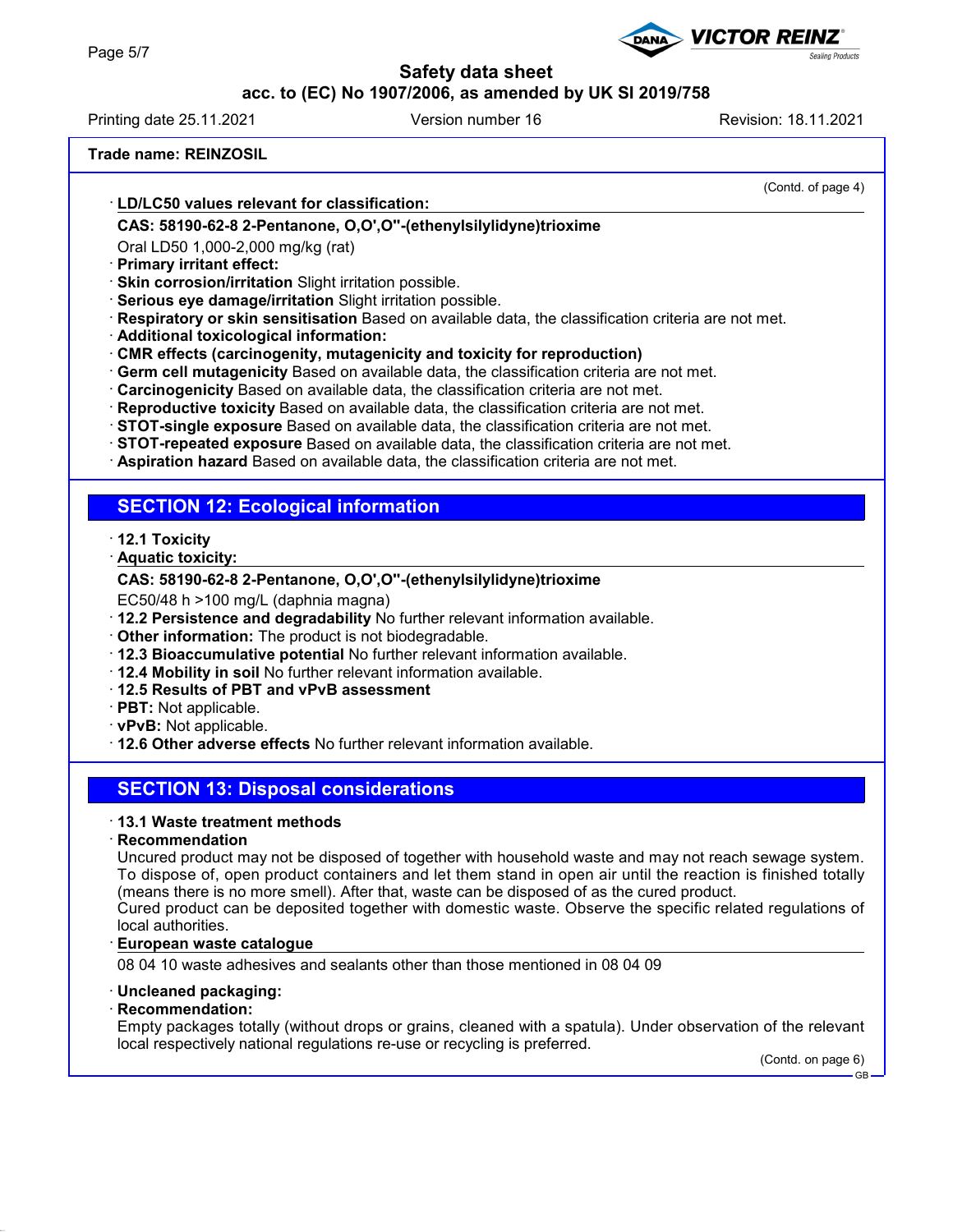## **acc. to (EC) No 1907/2006, as amended by UK SI 2019/758**

Printing date 25.11.2021 **Version number 16** Revision: 18.11.2021

**VICTOR REINZ** 

### **Trade name: REINZOSIL**

(Contd. of page 5)

aling Products

| <b>SECTION 14: Transport information</b>                                                             |                 |  |
|------------------------------------------------------------------------------------------------------|-----------------|--|
| $\cdot$ 14.1 UN-Number<br>· ADR, ADN, IMDG, IATA                                                     | Void            |  |
| 14.2 UN proper shipping name<br>· ADR, ADN, IMDG, IATA                                               | Void            |  |
| 14.3 Transport hazard class(es)                                                                      |                 |  |
| · ADR, ADN, IMDG, IATA<br>· Class                                                                    | Void            |  |
| 14.4 Packing group<br>· ADR, IMDG, IATA                                                              | Void            |  |
| 14.5 Environmental hazards:<br>· Marine pollutant:                                                   | No.             |  |
| 14.6 Special precautions for user                                                                    | Not applicable. |  |
| 14.7 Transport in bulk according to Annex II of<br><b>Marpol and the IBC Code</b><br>Not applicable. |                 |  |
| · UN "Model Regulation":                                                                             | Void            |  |

# **SECTION 15: Regulatory information**

· **15.1 Safety, health and environmental regulations/legislation specific for the substance or mixture** "EU-CLP" Regulation (EC) No 1272/2008 (OJ L 353, 31.12.2008, p.1) "EU-REACH" Regulation (EC) No 1907/2006 (OJ L 396, 30.12.2006, p.1, with subsequent amendments) COMMISSION REGULATION (EU) 2020/878 of 18 June 2020. HSE EH40/2005 Workplace Exposure Limits (as amended) Guidance on the classification and assessment of waste | Technical Guidance WM3 (1st edition 2015)

· **National regulations:**

- · **Additional classification according to Decree on Hazardous Materials, Annex II:** No further relevant information available.
- · **Information about limitation of use:** No further relevant information available.
- · **15.2 Chemical safety assessment:** A Chemical Safety Assessment has not been carried out.

## **SECTION 16: Other information**

This information is based on our present knowledge. However, this shall not constitute a guarantee for any specific product features and shall not establish a legally valid contractual relationship.

· **Relevant phrases**

H226 Flammable liquid and vapour.

H302 Harmful if swallowed.

H315 Causes skin irritation.

H319 Causes serious eye irritation.

H412 Harmful to aquatic life with long lasting effects.

· **Abbreviations and acronyms:**

ADR: Accord relatif au transport international des marchandises dangereuses par route (European Agreement Concerning the International Carriage of Dangerous Goods by Road) IMDG: International Maritime Code for Dangerous Goods

IATA: International Air Transport Association

(Contd. on page 7)